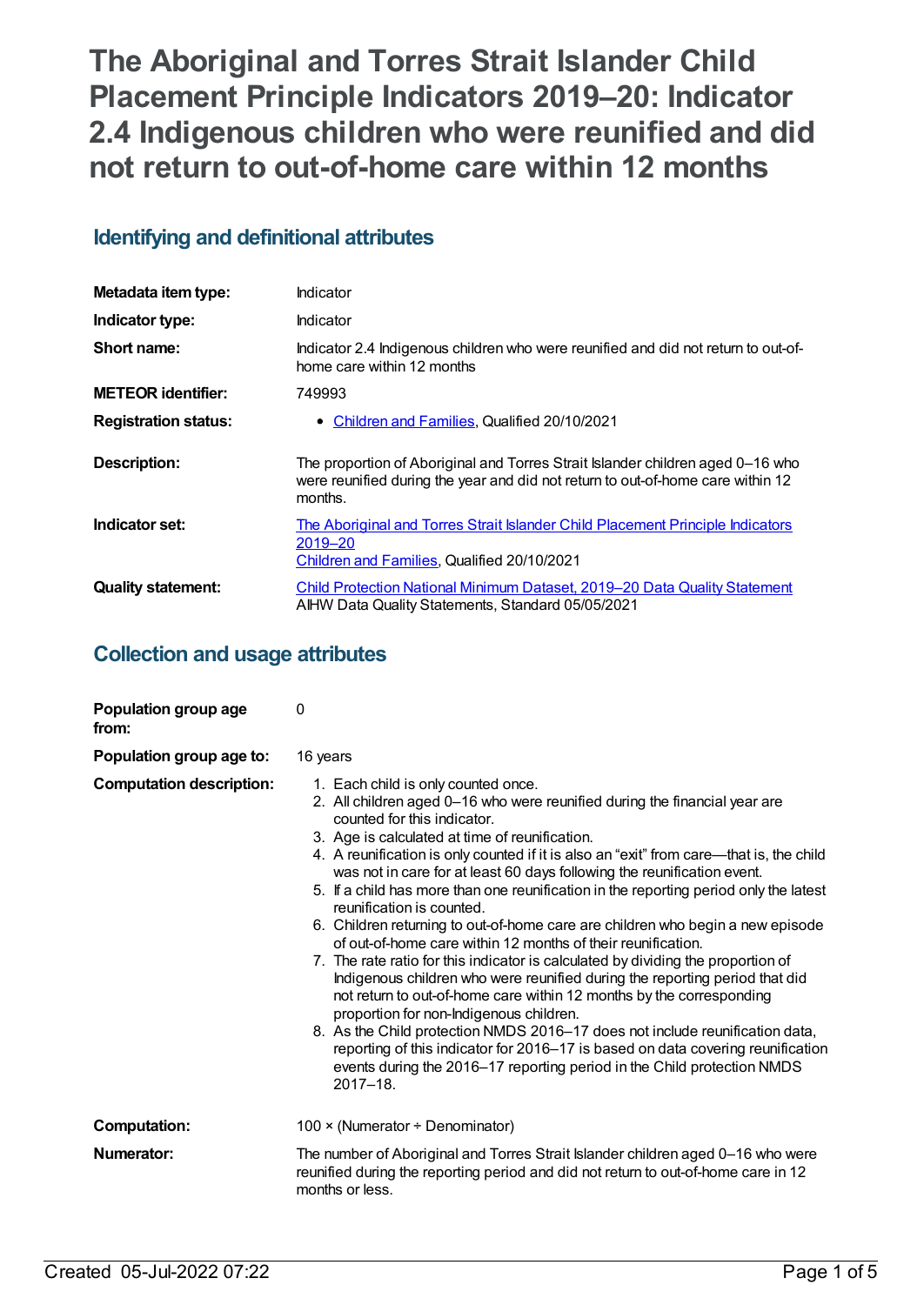[Person—date](https://meteor.aihw.gov.au/content/287007) of birth, DDMMYYYY

**Data Source**

**AIHW Child [Protection](https://meteor.aihw.gov.au/content/489543) Collection** 

**NMDS / DSS**

Child [protection](https://meteor.aihw.gov.au/content/740158) NMDS 2019–20

**Data Element / Data Set**

Service event-living [arrangement](https://meteor.aihw.gov.au/content/474217) start date, DDMMYYYY

**Data Source**

**AIHW Child [Protection](https://meteor.aihw.gov.au/content/489543) Collection** 

**NMDS / DSS**

Child [protection](https://meteor.aihw.gov.au/content/740158) NMDS 2019–20

**Data Element / Data Set**

Service event—living [arrangement](https://meteor.aihw.gov.au/content/474223) end date, DDMMYYYY

**Data Source**

AIHW Child [Protection](https://meteor.aihw.gov.au/content/489543) Collection

**NMDS / DSS**

Child [protection](https://meteor.aihw.gov.au/content/740158) NMDS 2019–20

### **Data Element / Data Set**

Person-Indigenous status, code N

**Data Source**

AIHW Child [Protection](https://meteor.aihw.gov.au/content/489543) Collection

**NMDS / DSS**

Child [protection](https://meteor.aihw.gov.au/content/740158) NMDS 2019–20

#### **Data Element / Data Set**

[Child—reunification](https://meteor.aihw.gov.au/content/737464) type, code N[N]

**Data Source**

AIHW Child [Protection](https://meteor.aihw.gov.au/content/489543) Collection

**NMDS / DSS**

Child [protection](https://meteor.aihw.gov.au/content/740158) NMDS 2019–20

**Denominator:** The number of Aboriginal and Torres Strait Islander children aged 0–16 who were reunified during the reporting period.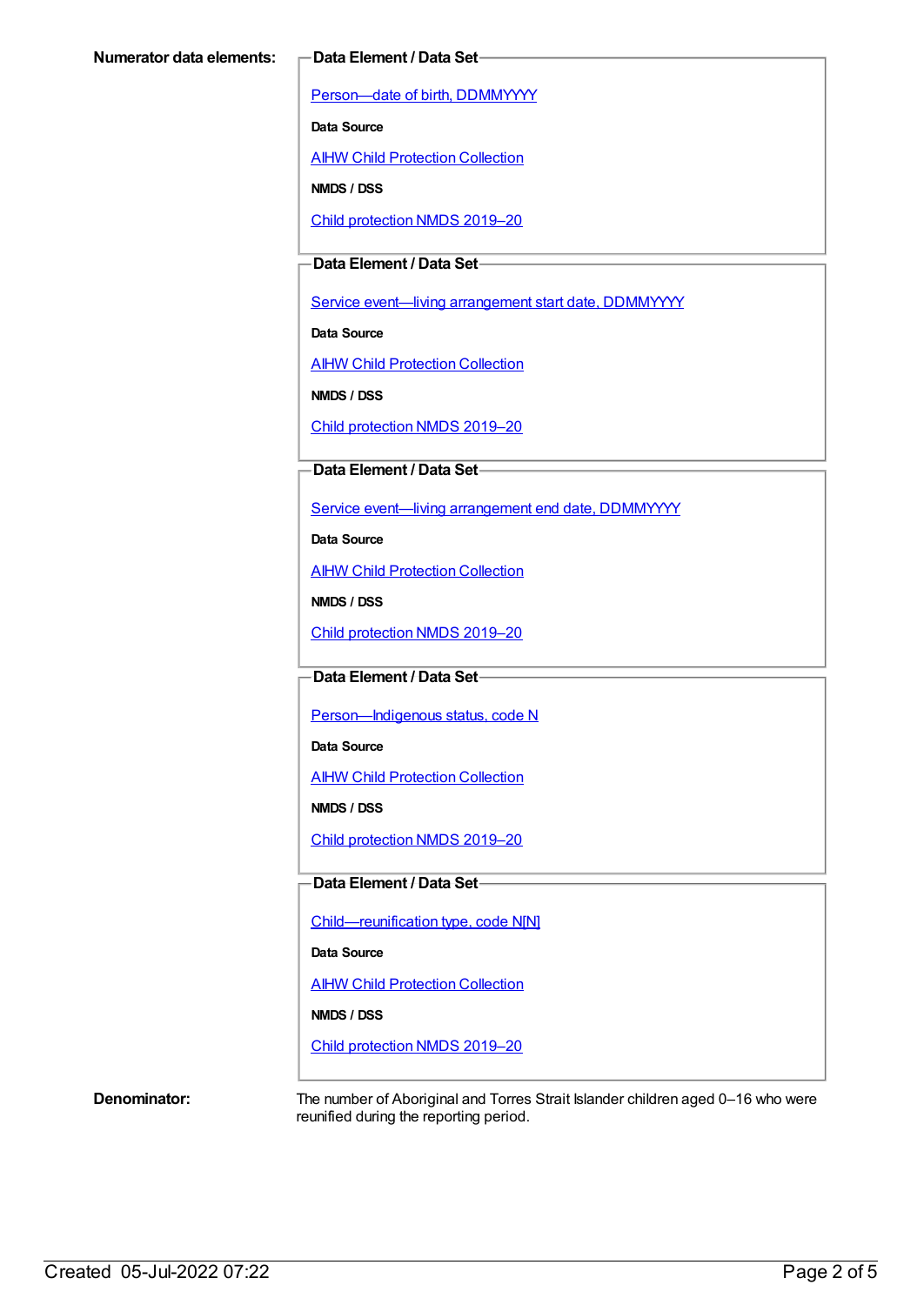| Denominator data |  |
|------------------|--|
| elements:        |  |

#### **Data Element / Data Set**

[Person—date](https://meteor.aihw.gov.au/content/287007) of birth, DDMMYYYY

**Data Source**

**AIHW Child [Protection](https://meteor.aihw.gov.au/content/489543) Collection** 

**NMDS / DSS**

Child [protection](https://meteor.aihw.gov.au/content/740158) NMDS 2019–20

# **Data Element / Data Set**

Person-Indigenous status, code N

**Data Source**

**AIHW Child [Protection](https://meteor.aihw.gov.au/content/489543) Collection** 

**NMDS / DSS**

Child [protection](https://meteor.aihw.gov.au/content/740158) NMDS 2019–20

### **Data Element / Data Set**

[Child—reunification](https://meteor.aihw.gov.au/content/737464) type, code N[N]

**Data Source**

**AIHW Child [Protection](https://meteor.aihw.gov.au/content/489543) Collection** 

**NMDS / DSS**

Child [protection](https://meteor.aihw.gov.au/content/740158) NMDS 2019–20

**Disaggregation:** 2016–17 to 2019–20

By state and territory and:

- Indigenous status (and rate ratio)
- Whether or not a child returned to out-of-home care within 12 months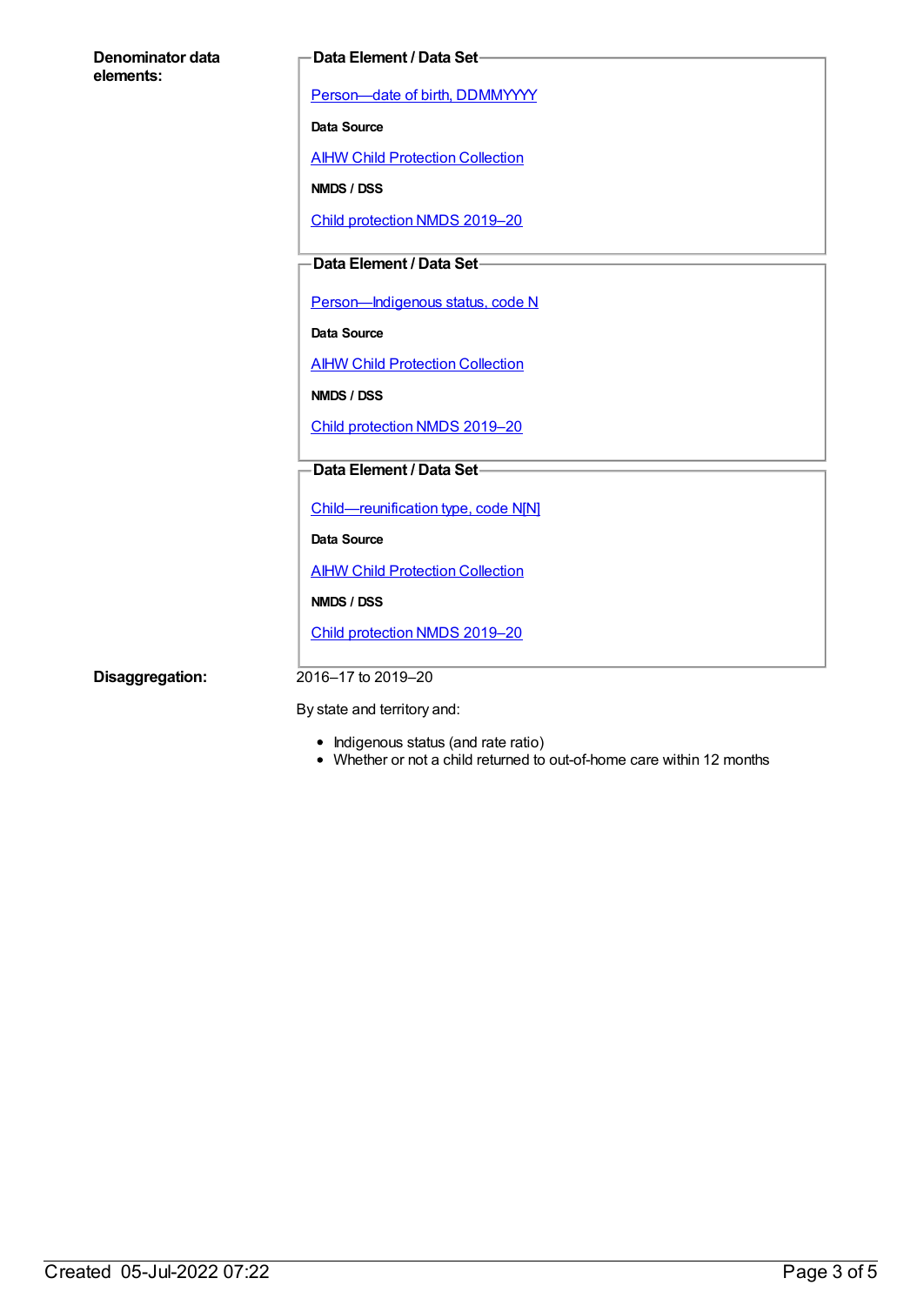#### **Disaggregation data elements:**

#### **Data Element / Data Set**

[Person—Australian](https://meteor.aihw.gov.au/content/286919) state/territory identifier, code N

**Data Source**

AIHW Child [Protection](https://meteor.aihw.gov.au/content/489543) Collection

**NMDS / DSS**

Child [protection](https://meteor.aihw.gov.au/content/740158) NMDS 2019–20

## **Data Element / Data Set**

Service event-living [arrangement](https://meteor.aihw.gov.au/content/474217) start date, DDMMYYYY

**Data Source**

AIHW Child [Protection](https://meteor.aihw.gov.au/content/489543) Collection

**NMDS / DSS**

Child [protection](https://meteor.aihw.gov.au/content/740158) NMDS 2019–20

#### **Data Element / Data Set**

Service event—living [arrangement](https://meteor.aihw.gov.au/content/474223) end date, DDMMYYYY

**Data Source**

AIHW Child [Protection](https://meteor.aihw.gov.au/content/489543) Collection

**NMDS / DSS**

Child [protection](https://meteor.aihw.gov.au/content/740158) NMDS 2019–20

**Data Element / Data Set**

Person-Indigenous status, code N

**Data Source**

AIHW Child [Protection](https://meteor.aihw.gov.au/content/489543) Collection

**NMDS / DSS**

Child [protection](https://meteor.aihw.gov.au/content/740158) NMDS 2019–20

#### **Comments: Comparability with similar reporting**

ATSICPP Indicator 2.4 is derived using the same methodology as the Permanency Outcomes Performance Framework Indicator 1.6 (AIHW 2020a).

Other than the focus of ATSICPP Indicator 2.4 being Aboriginal and Torres Strait Islander children rather than all children, the other key differences between the indicators relate to which disaggregations are reported. ATSICPP Indicator 2.4 includes Indigenous status disaggregations and rate ratios in data tables. Permanency Indicator 1.6a reports additional disaggregations by age and time in out-of-home care.

For additional details and background on the method and development of this indicator, see Child protection Australia 2019–20 Appendixes B–G (AIHW 2020a).

#### **Age**

Only children aged less than 17 years were included in this indicator to allow for a full 12 months of follow up. This is because 12 months following the reunification for a child aged 17, that child would be aged 18 and no longer eligible for entry into out-of-home care.